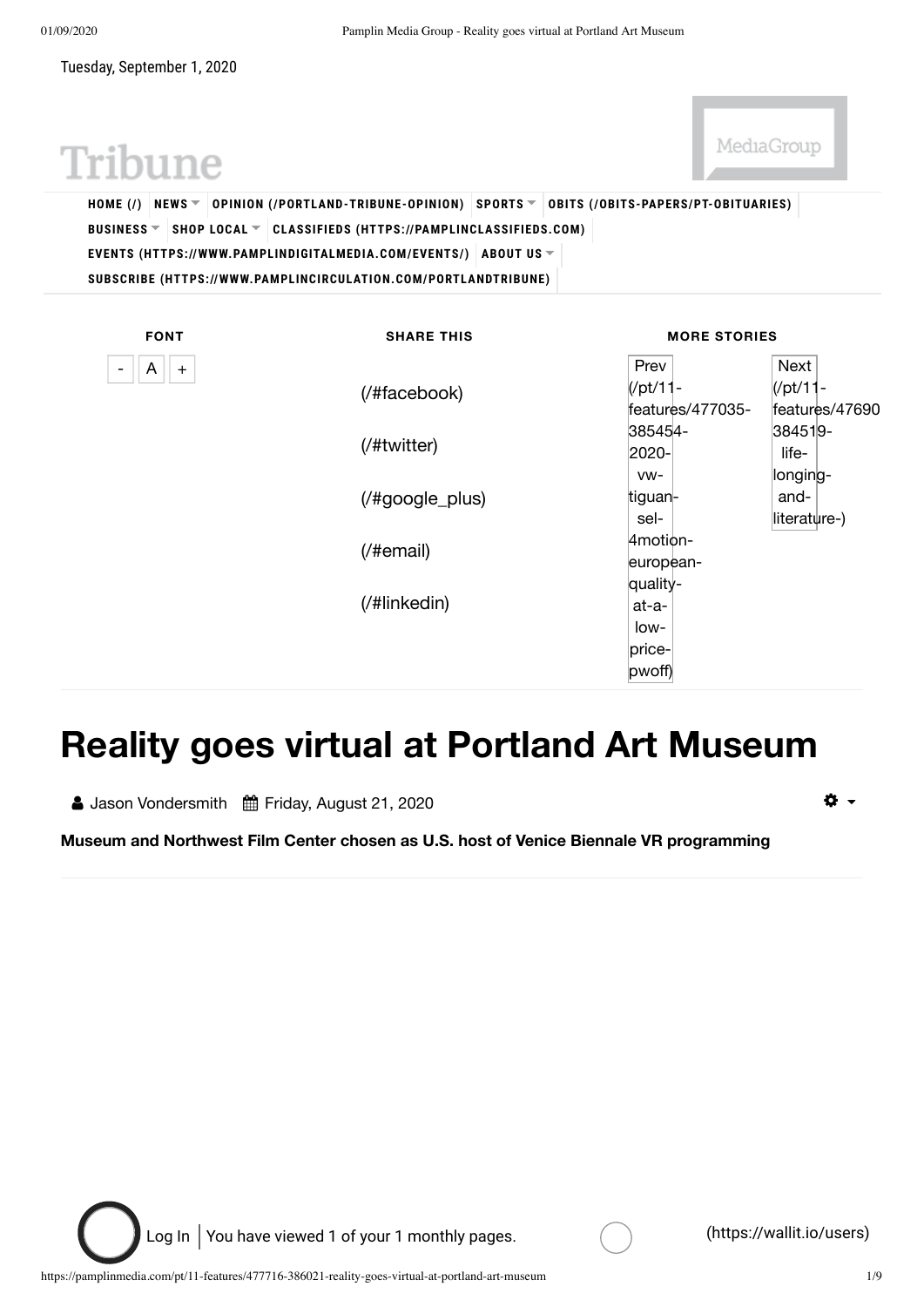

COURTESY PHOTO: PORTLAND ART MUSEUM - Animated works such as 'Beat' are part of the Venice VR Expanded 2020 virtual reality competition at Portland Art Museum.

entertainment. Now add the famed La Biennale di Venezia — the Venice Biennale — to the list.

For the first time in its 125-year history, Italy's Venice Biennale has reached out to partners around the world to put on its programming, and the only U.S. venue to host its new virtual reality works will be the Portland Art Museum.

Venice VR Expanded 2020 is the creative virtual reality competition of the 77th Venice International Film Festival. It will take place Sept. 2-12, locally in the museum's Fields Ballroom, courtesy of the museum and the Northwest Film Center.

Venice won't be able to welcome visitors because of COVID-19, so Venice comes to the visitors. Tickets (\$25) have gone on sale at www.portlandartmuseum.org. (http://www.portlandartmuseum.org) Hourlong segments are limited to 14 people, which means about 100 people can take part each day.

Log In You have viewed 1 of your 1 monthly pages.  $\overline{a}$  (https://wallit.io/users)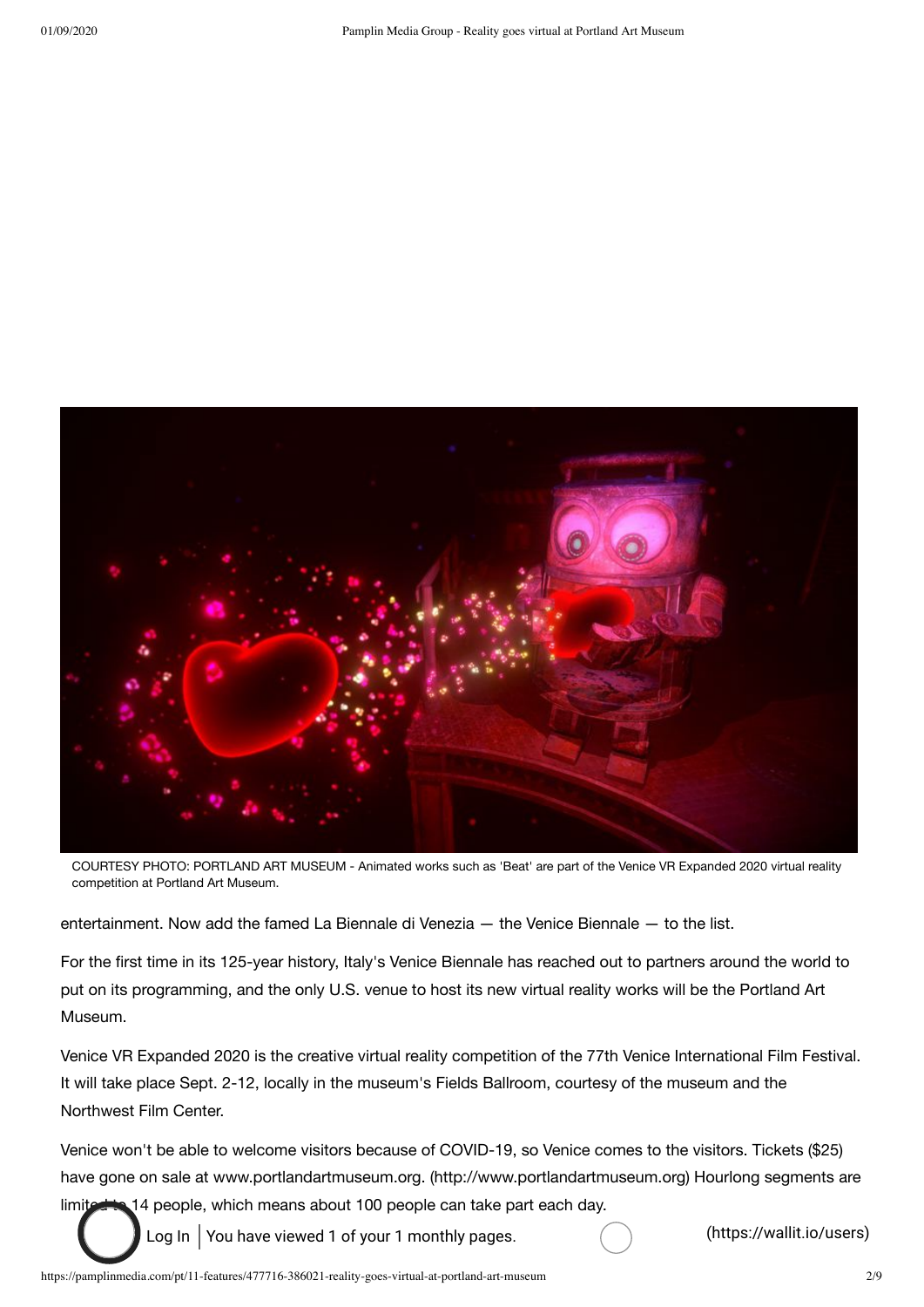There will be 39 immersive VR projects from 24 countries available to view through virtual reality headsets in socially distanced spaces. Portland is joined by venues in Amsterdam, Berlin, Moscow, Montreal, Taipei and elsewhere in putting on the programming.

"It's a really big deal," said Amy Dotson, Northwest Film Center director and PAM's curator of film and new media. "It is a perfect fit with the museum and film center's recent Cinema Unbound programming and our ongoing dedication to finding new ways of seeing, accessing and experiencing art."



COURTESY PHOTO: PORTLAND ART MUSEUM - 'Kinshasa Now' is one of the entries from Africa in the Venice VR Expanded 2020.

The selection of the Portland Art Museum as the U.S. venue for the Venice VR Expanded 2020 came about through a previous collaboration between Dotson and Michel Reilhac, the founder and head of the Venice Biennale's virtual reality competition. Reilhac was honored earlier this year with the Northwest Film Center's 2020 Cinema Unbound Award.

"Amy and I have been collaborating on projects for years, and her vision is far-reaching," Reilhac said. "As soon as I shared with her our idea for bringing Venice VR Expanded to Portland, she immediately said, 'We are in!'"

Said Dotson: "He very much saw that it would be great for Portland. It's a city full of artists who don't define as one thing, and who look at things through a curious and creative lens."

Artists, animators, nonfiction artists and even a Hollywood director (Jon Favreau) produced works for the virtual reality competition. Some works are as short as 7 minutes, while Favreau has made a two-hour-long movie, "Gnomes and Goblins."

"Maybe you're laying on a beach in Bali, maybe somebody likes ghosts who bump in the night," Dotson said, of the variety of works.

Log In You have viewed 1 of your 1 monthly pages.  $\overline{a}$  (https://wallit.io/users)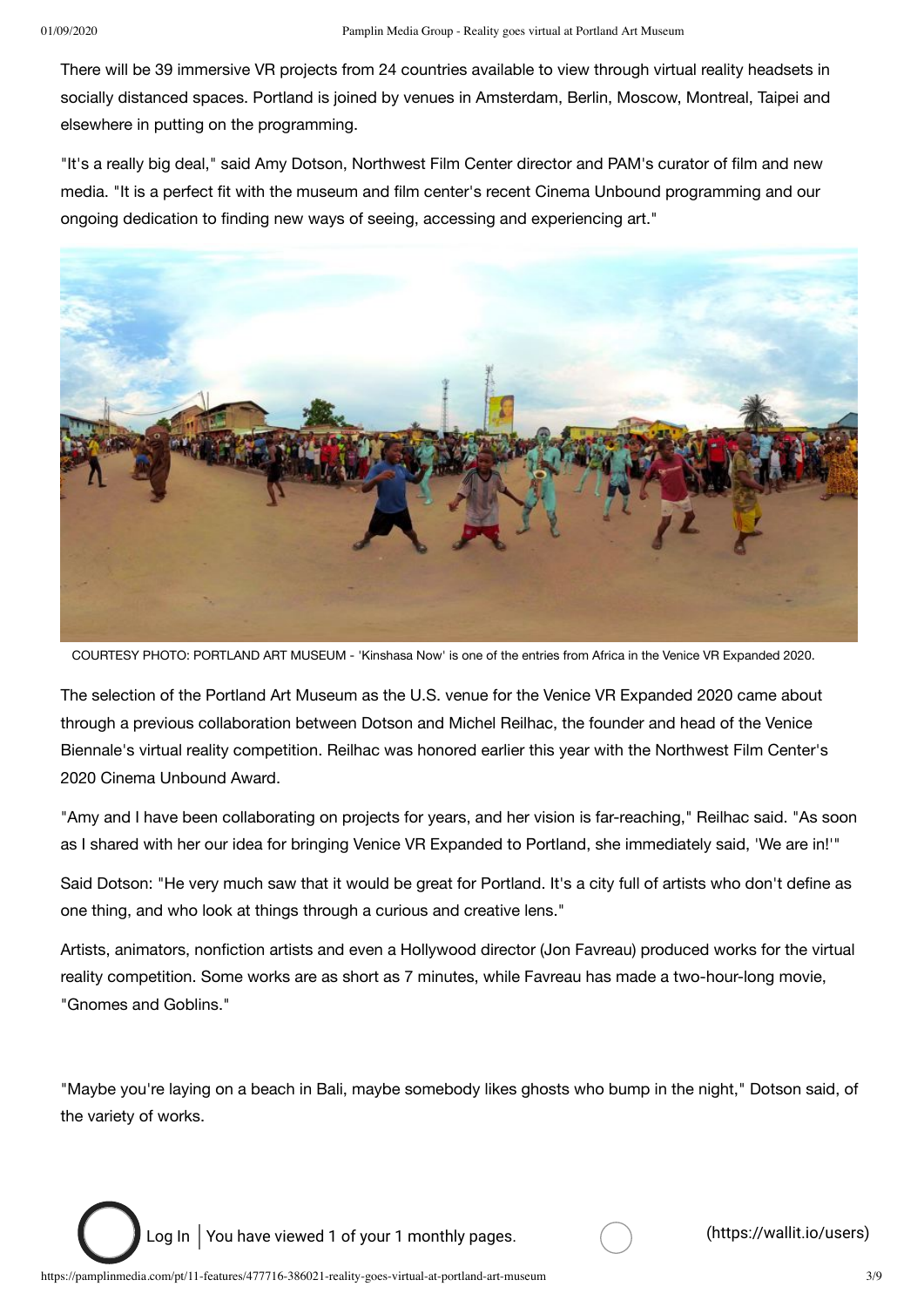

COURTESY PHOTO: PORTLAND ART MUSEUM - Participants can help figure out a crime in 'Sha Si Da Ming Xing (Killing a Superstar).'

participant. Some of it's interactive.

"If you've been to the movies or watch Netflix, ease of use is about the same," Dotson said. "It shouldn't be intimidating. I liken it to turning on your television with a handset, and you have a lot of choices with your hour timeframe.

"You're actually in (the show), rather than watching it from afar. ... You see art, and wish you were in the artist's brain, and now with VR you can be."

She added: "It's a new way of seeing. At this particular time, when people can't travel or leave homes or they're not able to interact, VR is interesing because it taps into empathy sensors — like you are right there in the world. Sometimes you're a character yourself. It's all 360 (degrees) and 360 immersive."

Before visiting, Dotson encourages participants to look at the Venice VR Expanded 2020 lineup to prepare. See the complete lineup at www.portlandartmuseum.org. (http://www.portlandartmuseum.org)

Log In You have viewed 1 of your 1 monthly pages. (example 20) (https://wallit.io/users)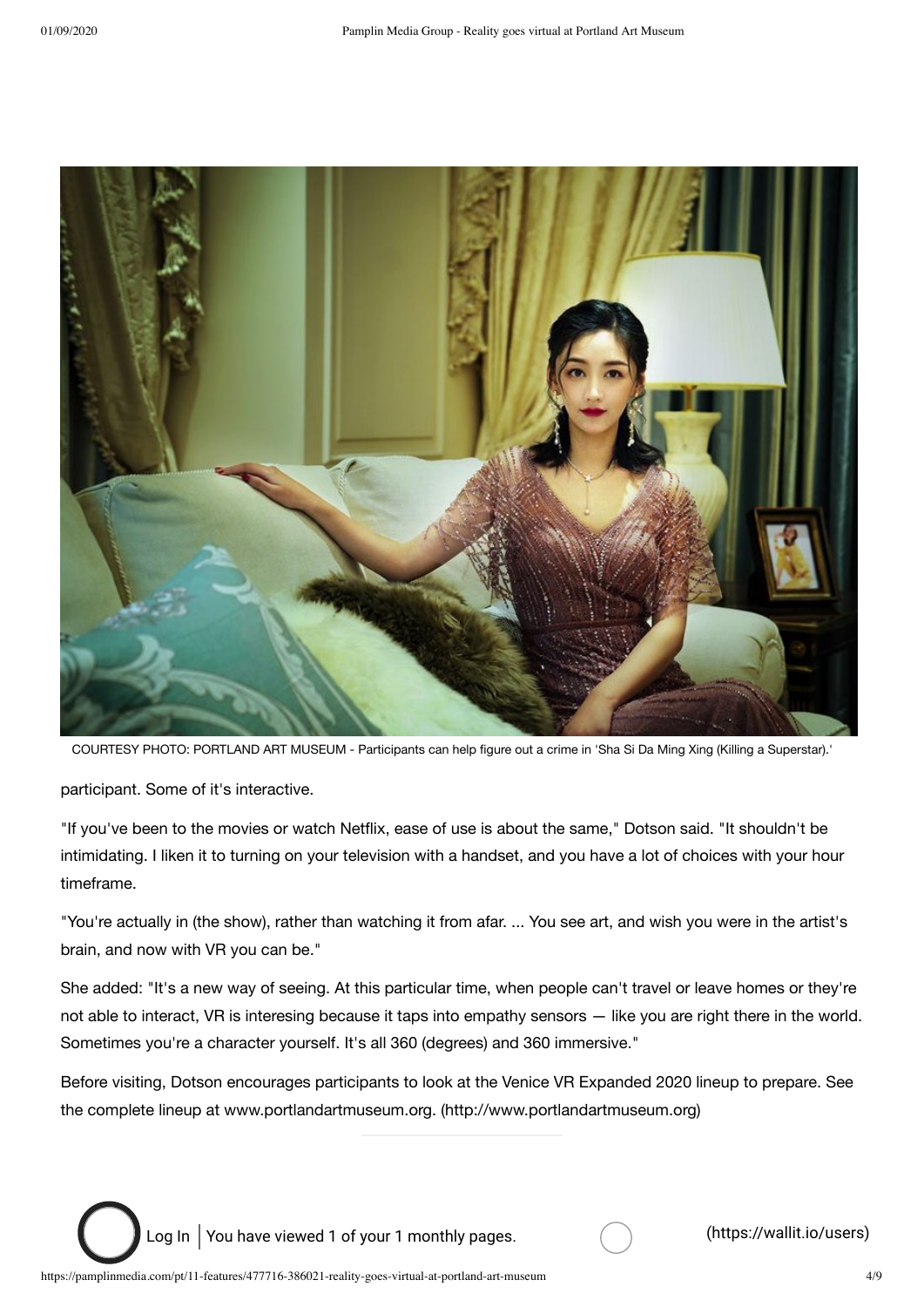

(http://SavingLocalNews.com)

You count on us to stay informed and we depend on you to fund our efforts. Quality local journalism takes time and money. Please support us to protect the future of community journalism.

Log In You have viewed 1 of your 1 monthly pages. (example 20) (https://wallit.io/users)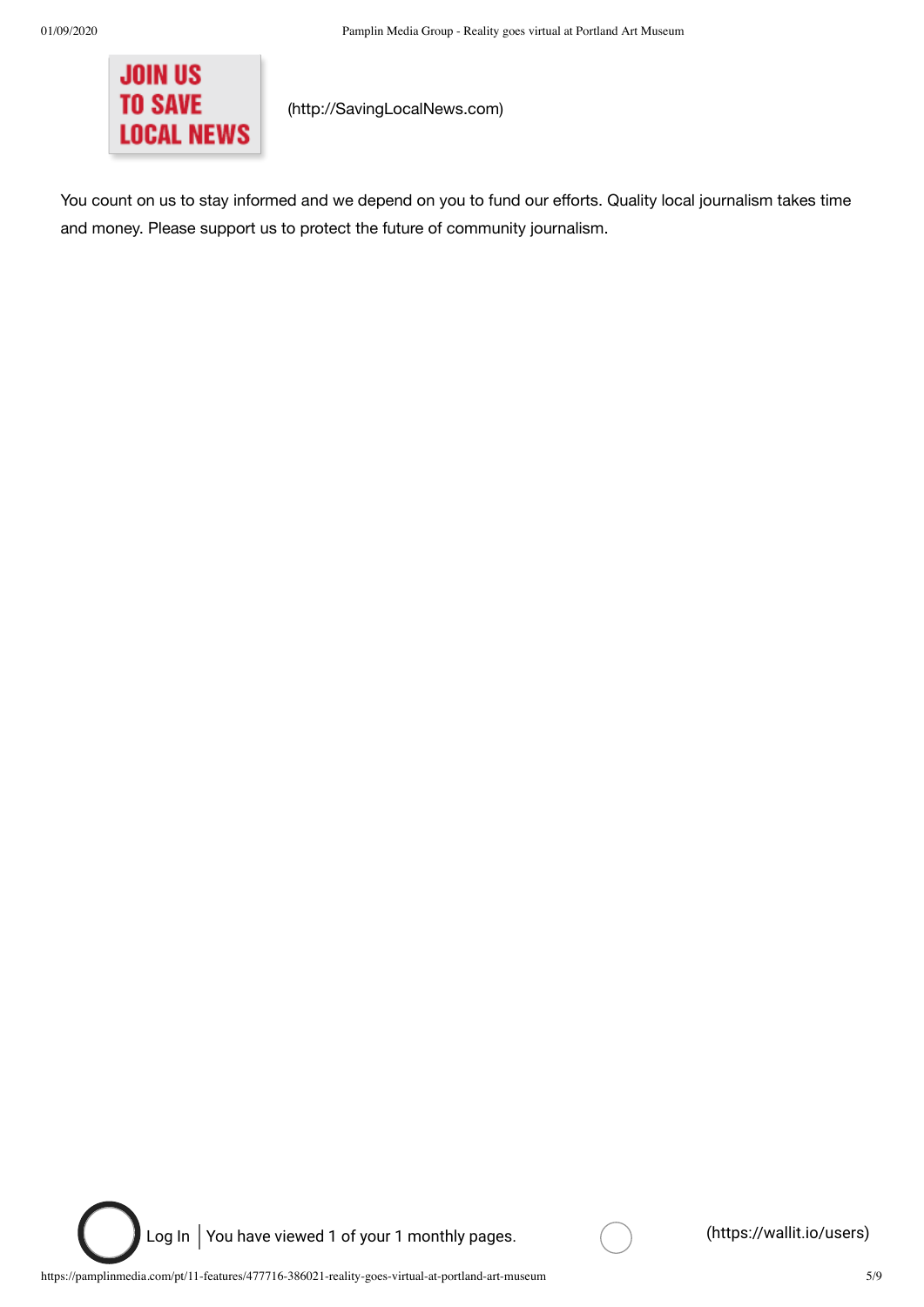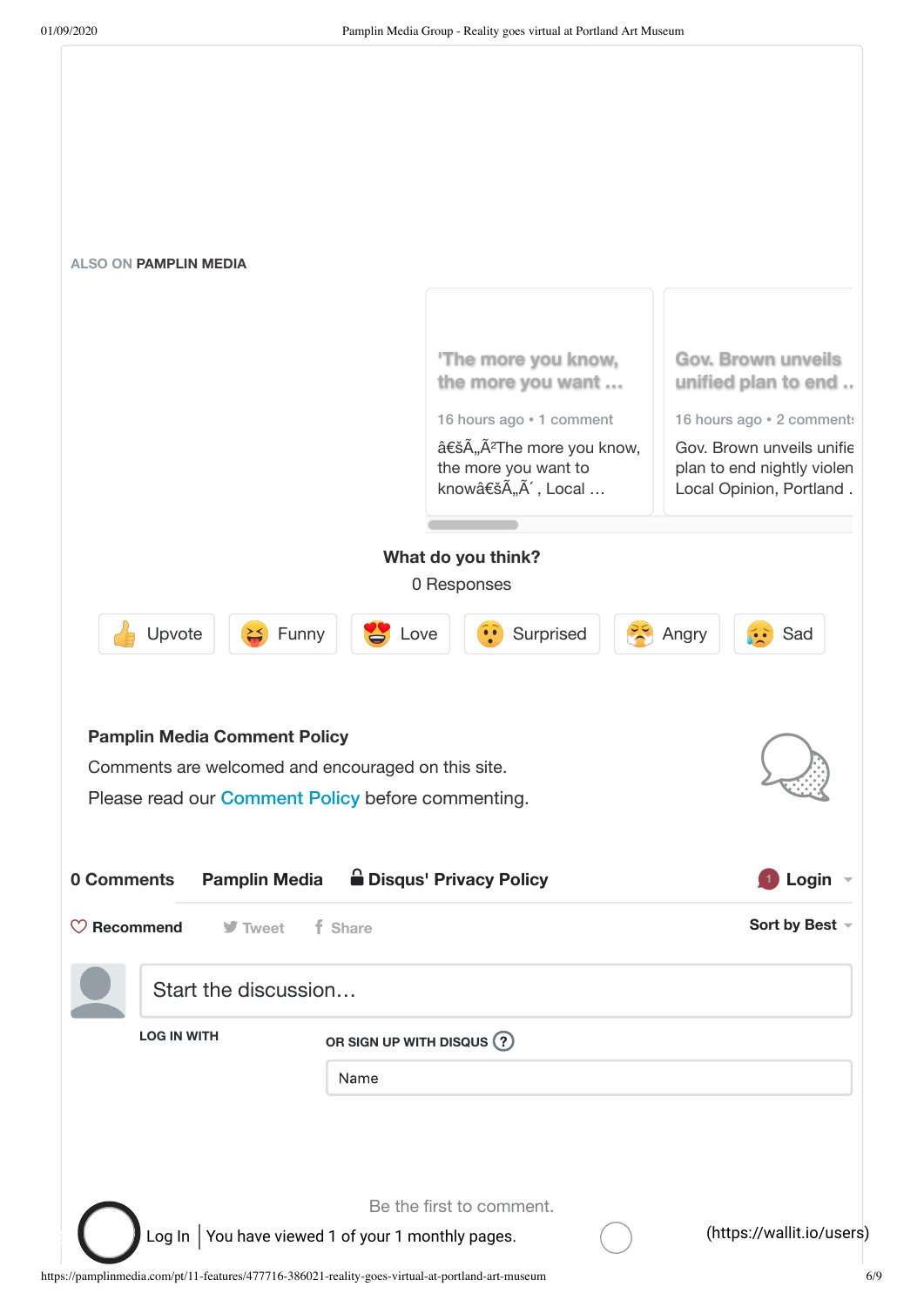✉ **Subscribe** d **Add Disqus to your siteAdd DisqusAdd** ⚠ **Do Not Sell My Data**

**back to top**

#### Our Publications

#### Portland Metro Area

Portland Tribune (https://pamplinmedia.com) Beaverton Valley Times (https://pamplinmedia.com/beaverton-valley-times-home/) Tigard Tualatin Times (https://pamplinmedia.com/the-times-home/) Lake Oswego Review (https://pamplinmedia.com/lake-oswego-review-home/) West Linn Tidings (https://pamplinmedia.com/west-linn-tidings-home/) Wilsonville Spokesman (https://pamplinmedia.com/wilsonville-spokesman-home/) Hillsboro Tribune (https://pamplinmedia.com/hillsboro-tribune-home/) Forest Grove News Times (https://pamplinmedia.com/forest-grove-news-times-home/) Newberg Graphic (https://pamplinmedia.com/newberg-graphic-home/) Clackamas Review (https://pamplinmedia.com/clackamas-review-home/) Oregon City News (https://pamplinmedia.com/oregon-city-news-home/) The Outlook (https://pamplinmedia.com/gresham-outlook-home/) Sandy Post (https://pamplinmedia.com/sandy-post-home/) Estacada News (https://pamplinmedia.com/estacada-news-home/) Canby Herald (https://pamplinmedia.com/canby-herald-home/) Woodburn Independent (https://pamplinmedia.com/woodburn-independent-home/) Molalla Pioneer (https://pamplinmedia.com/molalla-pioneer-home/) Columbia County Spotlight (https://pamplinmedia.com/south-county-spotlight-home/) Regal Courier (https://pamplinmedia.com/regal-courier-home/) Sherwood Gazette (https://pamplinmedia.com/sherwood-gazette-home/) The Bee (https://pamplinmedia.com/the-sellwood-bee-home/) Southwest Community Connection (https://pamplinmedia.com/southwest-community-connection-home/)

#### Central Oregon

Madras Pioneer (https://pamplinmedia.com/madras-pioneer-home/) Central Oregonian (https://pamplinmedia.com/central-oregonian-home/)

#### Obituaries (http://www.pamplinmedia.com/obituaries)

Submit an Obituary (http://publications.pmgnews.com/obituaries/)

#### Business Tribune (/business-tribune)

Columns (/business-columns) Public Notices (https://www.biztribmarketing.com/public-notices) Oregon Property Foreclosures (http://oregonpropertyforeclosures.com/) Business Calendar (http://businesscalendar.pamplinmedia.com/calendar/)<br>Business Leads (https://www.biztribmarketing.com/bids-sub-bids) (https://wallit.io/users)

https://pamplinmedia.com/pt/11-features/477716-386021-reality-goes-virtual-at-portland-art-museum 7/9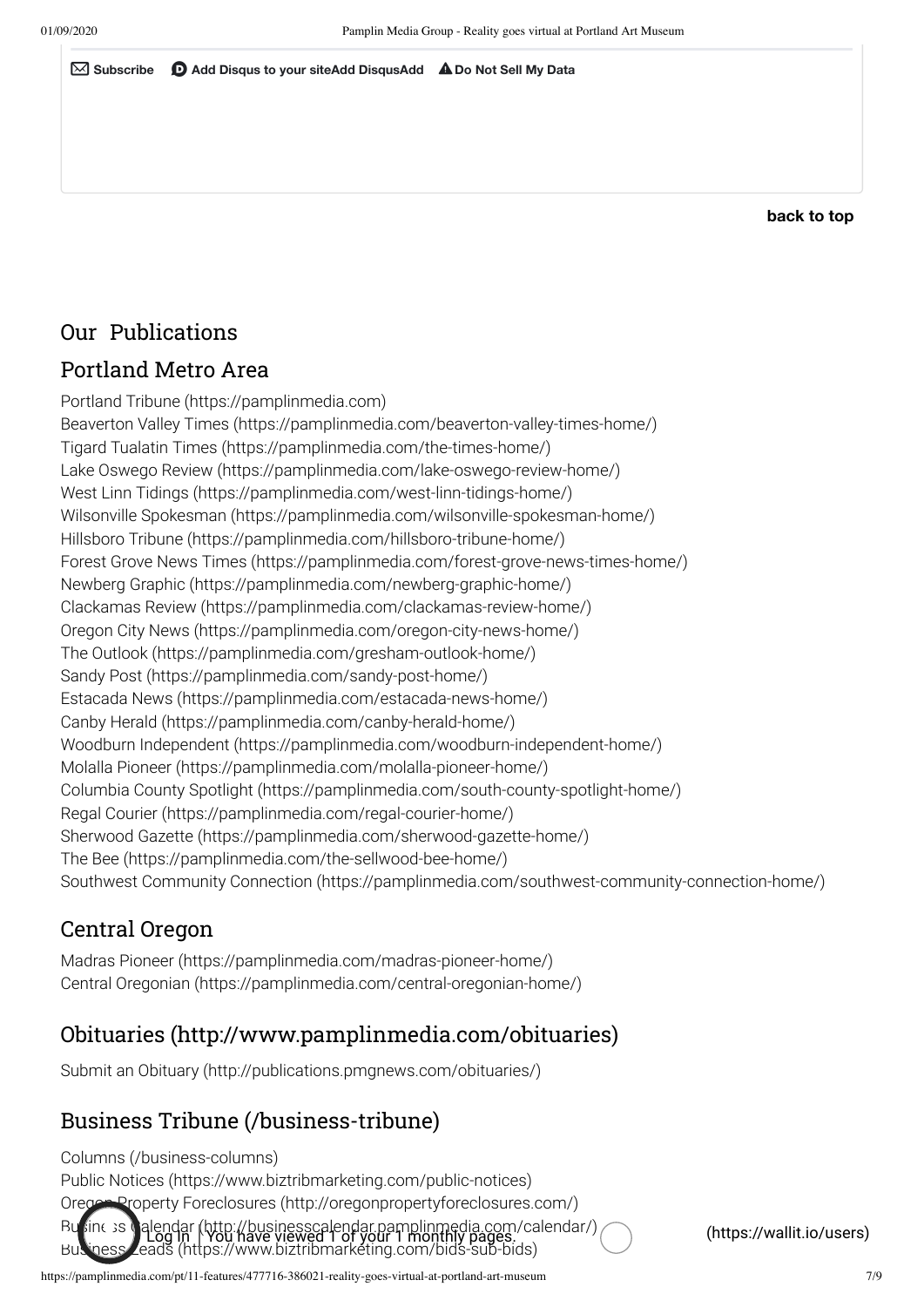01/09/2020 Pamplin Media Group - Reality goes virtual at Portland Art Museum

News Links (https://www.biztribmarketing.com/blog) Plan Center (http://www.contractorplancenter.com/) Marketing (https://www.biztribmarketing.com/)

#### Contract Publishing

Printing and Distribution Services (http://pamplinmediapublishing.com/)

#### Special Publications

Public Notices (http://publicnotices.portlandtribune.com/)

## Digital Advertising

Digital Marketing Solutions (https://www.pamplindigitalmedia.com/)

## Shop Local (http://shopping.pamplinmedia.com/)

Weekly Ads (https://nearme.portlandtribune.com/) This Week's Circulars (https://www.circularhub.com/?p=pamplinmedia) Find your Next Vehicle (/wheels-frontpage) Special Sections (/special-section-community-papers/pt-special-section) Insiders (/pt-shop-local/pt-insiders)

## Classifieds (http://pamplinclassifieds.com/)

## About Us

Contact Us (http://portlandtribune.com/portland-tribune-about-us/portland-tribune-contact-us) Subscribe (https://www.pamplincirculation.com/) Eblast (https://app.e2ma.net/app2/audience/signup/1827377/1359520/)

MediaGroup



Owner & Neighbor Dr. Robert B. Pamplin, Jr. (http://pamplin.org)

#### Subscribe Today!

Click Here (https://www.pamplincirculation.com/)

Log In You have viewed 1 of your 1 monthly pages.  $\overline{a}$  (https://wallit.io/users)